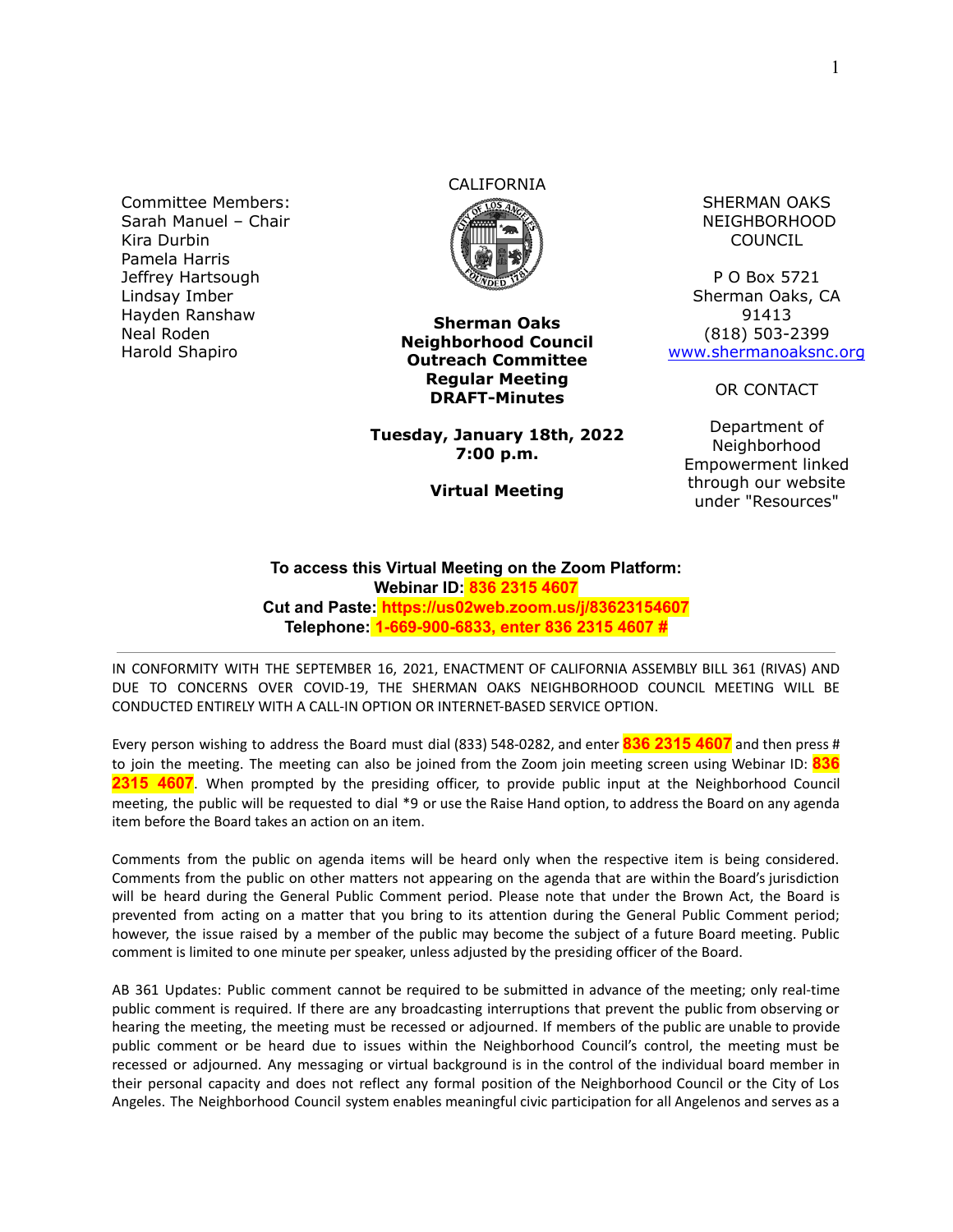voice for improving government responsiveness to local communities and their needs. We are an advisory body to the City of Los Angeles, comprised of stakeholder volunteers who are devoted to the mission of improving our communities.

### **AGENDA**

- **1. Call to Order and Welcome** Chair, Sarah Manuel, *meeting commenced at 7:07pm by Chair, Sarah Manuel.*
- **2. Roll Call and Introductions** Chair, Sarah Manuel, *Roll call was conducted by Chair, Sarah Manuel. Present: Kira Durbin, Pamela Harris, Jeffrey Hartsough, Lindsay Imber, Neal Roden, Harold Shapiro, Sarah Manuel. Absent: Hayden Ranshan. We had a quorum of 7.*

# **3. Administrative Motions: ACTION ITEM. ROLL CALL VOTE REQUIRED.**

- A. Approval of Prior Meeting Minutes
	- i. November 16th, 2021 DRAFT Regular Meeting Minutes **ACTION ITEM. ROLL CALL VOTE REQUIRED.**

*A motion was presented and approved by Kira Durbin and Seconded by Neal Roden in approval for the regular Outreach Meetings Minutes on November 16th, 2021. Roll Call Vote was conducted by Chair, Sarah Manuel. Approvals: Kira Durbin, Pamela Harris, Jeffrey Hartsough, Lindsay Imber, Neal Roden, Harold Shapiro, Sarah Manuel. Disapprovals: 0. Absent: 1 Hayden Ranshaw. Abstentions: 0. The motion passed with 7 approvals.*

# **4. Chair's Report: 10 minutes,** Sarah Manuel

- Review of End Of Year Internal Outreach Committee Survey
- Announcement

*A report was given by Chair, Sarah Manuel. No announcements were made.*

- **5. Project Updates & Discussion (20 minutes)** *Please see supporting documentation.*
	- *1 minute Public Comment for each sub-agendized item.*
	- A. Working Group Kira Durbin, Pamela Harris
	- B. Website & Stakeholder interest form Harold Shapiro, Lindsay Imber
	- C. Newsletter, The Ziff Flyer & Social Media Platform Metrics Sarah Manuel, **Assign new project lead to do Newsletter**
	- D. Community Clean Up Neal Roden
	- E. Utility Box Design Assign project lead
	- F. Holiday Drive Recap- Pamela Harris, Hayden Ranshaw

*A discussion was held with each sub-agendized item and public comments were shared on agenda items 5C & 5E. No public comments for the other sub-agendized items. A project lead was considered for the Newsletter but the assignment is still pending.*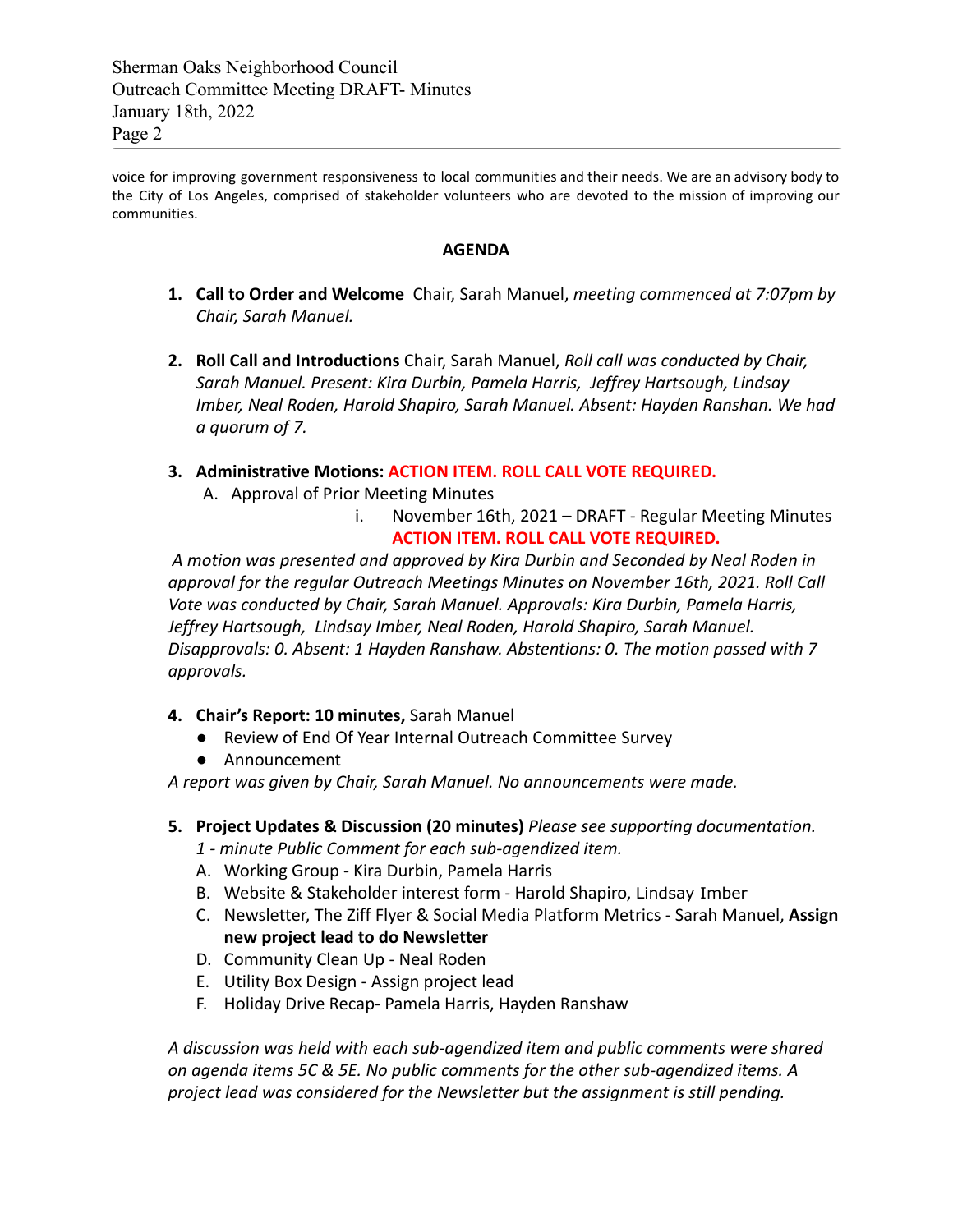**6. Public Official Comment: 2 minutes each** *Comments by public officials No Public Officials commented.*

**7. Public Comment**: **2 minutes each** *Comments by the public on non-agenda items within the SONC Outreach Committee's jurisdiction. No members of the public commented.*

**8. Spring Tree Giveaway ACTION ITEM: Vote Required**

**A motion to approve up to \$250 for SONC's Annual Spring Tree Giveaway Event at Van Nuys/Sherman Oaks War Memorial Park in partnership with City Plants and LA City Department of Recreation and Parks. The event will be held in the Spring and will follow up-to-do date Covid procedures. Funds will be allocated to producing promotional materials and ordering branding materials with SONC's logo. ACTION ITEM: Vote Required**

*A motion was presented and approved by Pamela Harris and Seconded by Kira Durbin in approval for SONC's Annual Spring Tree Giveaway Event at the VNSO Park in partnership with City Plants and LA City Department of Recreation and Parks in the Spring. Roll Call Vote was conducted by Chair, Sarah Manuel. Approvals: Kira Durbin, Pamela Harris, Jeffrey Hartsough, Lindsay Imber, Neal Roden, Harold Shapiro, Sarah Manuel. Disapprovals: 0. Absent: 1 Hayden Ranshaw. Abstentions: 0. The motion passed with 7 approvals.*

**9. Business Cards (Assign project lead to research costs and design options).**

*A discussion was held, Lindsay Imber was assigned as Project lead and no public comments were shared.*

**10. Discussion of Social Media and collect quotes for Social Media marketing.** *A discussion was held, each committee member was assigned to collect one quote for*

*review and no public comments were shared.*

- **11. New Business** Introduction topics for consideration of the Outreach Committee at future meetings: (**5 minutes)** *Public Comment for each sub-agendized item.*
	- A. Other items for consideration for next Agenda(s)
	- B. Scavenger Hunt -- Get to know your neighbors and the neighborhood.
	- C. Painting in the Park

*A discussion was held and no public comments were shared.*

**12. Announcements** on items within the SONC Outreach Committee's jurisdiction **The Valley of Change - 2nd Saturday of the Month**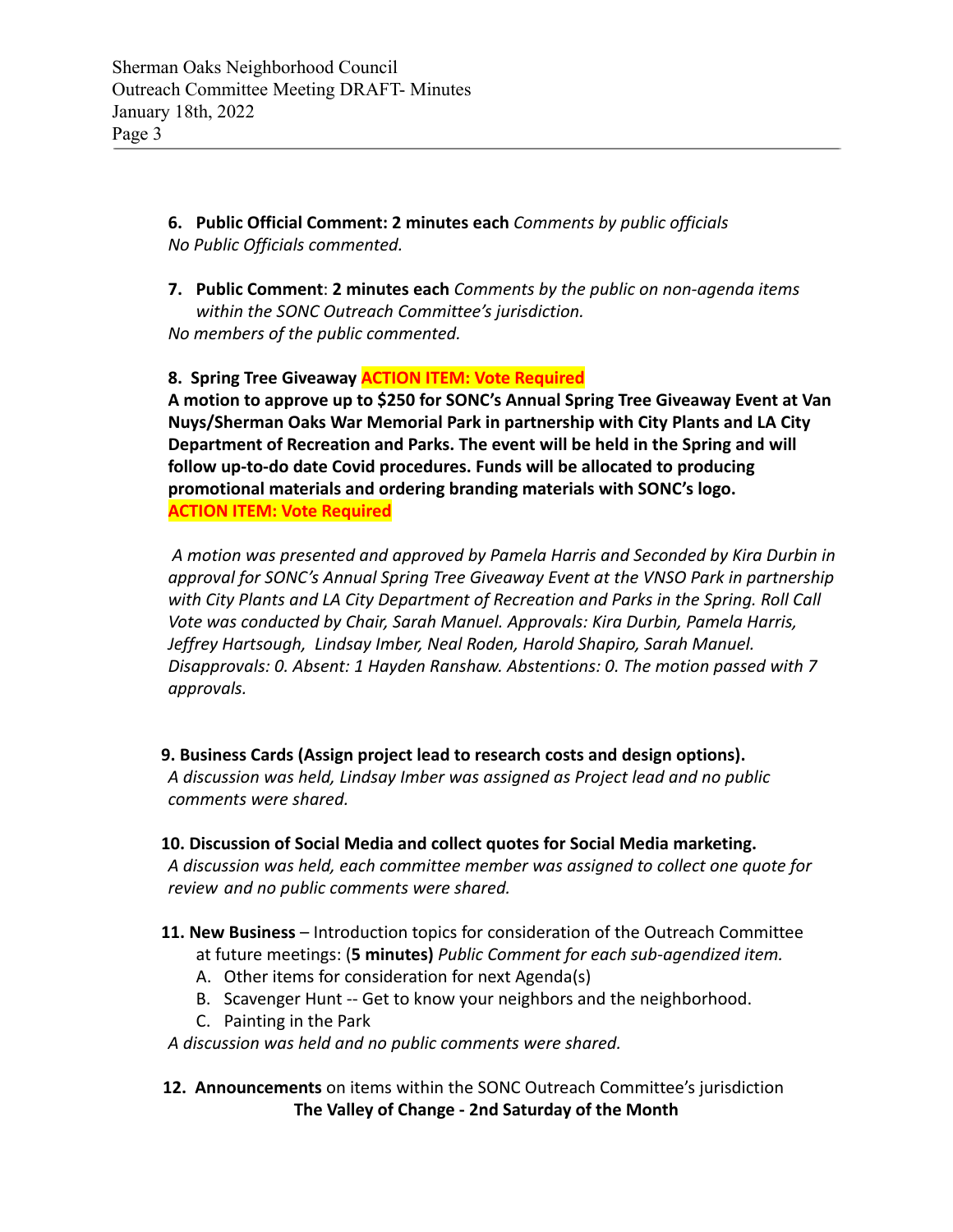**Next Outreach Meeting, February 15th, 2022, 7pm NHIFP is seeking volunteers, Email Barbara @ bjavitz@gmail.com LA Works is always looking for Volunteers**

### **13. Adjourn** *meeting was adjourned by Chair, Sarah Manuel at 8:56 pm*

*The draft minutes have been respectfully submitted by Chair, Sarah Manuel, 1/21/2022 @ 3:40pm*

**THE AMERICAN WITH DISABILITIES ACT As a covered entity under Title II of the Americans with Disabilities Act, the City of Los Angeles does not discriminate on the basis of disability and upon request will provide reasonable accommodation to ensure equal access to its programs, services, and activities. Sign language interpreters, assisted listening devices, or other auxiliary aids and/or services may be provided upon request. To ensure availability of services, please make your request at least 3 business days (72 hours) prior to the meeting by contacting the Department of Neighborhood Empowerment by calling (213) 978-1551 or email: NCsupport@lacity.org**

**PUBLIC ACCESS OF RECORDS In compliance with Government Code section 54957.5, non-exempt writings that are distributed to a majority or all of the board in advance of a meeting may be viewed at our website: www.ShermanOaksNC.org or at the scheduled** meeting. In addition, if you would like a copy of any record related to an item on the agenda, **please email: lindsay.imber.sonc@gmail.com. PUBLIC POSTING OF AGENDAS – Neighborhood Council agendas are posted for public review as follows: ● Sherman Oaks Public Library, 14245 Moorpark St, Sherman Oaks, CA 91423. ● www.ShermanOaksNC.org ● You can also receive our agendas via email by subscribing to L.A. City's Early Notification System at https://www.lacity.org/subscriptions**

**NOTICE TO PAID REPRESENTATIVES - If you are compensated to monitor, attend, or speak at this meeting, City law may require you to register as a lobbyist and report your activity. See Los Angeles Municipal Code Section 48.01 et seq. More information is available at ethics.lacity.org/lobbying. For assistance, please contact the Ethics Commission at (213) 978-1960 or ethics.commission@lacity.org**

**PUBLIC ACCESS OF RECORDS In compliance with Government Code section 54957.5, non-exempt writings that are distributed to a majority or all of the board in advance of a meeting may be viewed at our website: www.ShermanOaksNC.org or at the scheduled** meeting. In addition, if you would like a copy of any record related to an item on the agenda, **please email: stacey.segarra.bohlinger.sonc@gmail.com.**